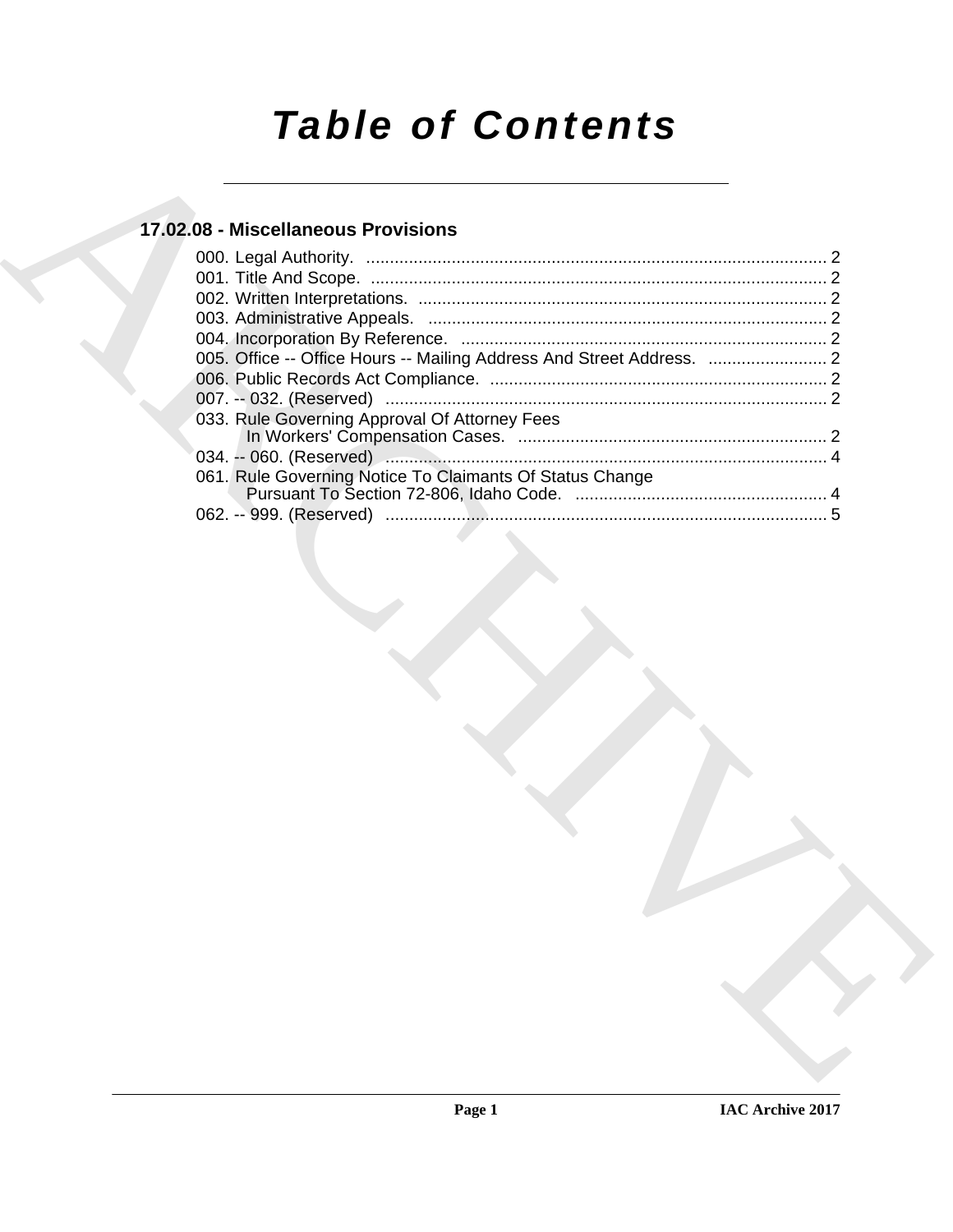#### **IDAPA 17 TITLE 02 CHAPTER 08**

#### **17.02.08 - MISCELLANEOUS PROVISIONS**

#### <span id="page-1-1"></span><span id="page-1-0"></span>**000. LEGAL AUTHORITY.**

These rules are adopted and promulgated by the Industrial Commission pursuant to the provision of Section 72-508, Idaho Code. (4-7-11) Idaho Code. (4-7-11)

#### <span id="page-1-2"></span>**001. TITLE AND SCOPE.**

| These rules shall be cited as IDAPA 17.02.08. "Miscellaneous Provisions." | $(4-7-11)$ |
|---------------------------------------------------------------------------|------------|
| 00A<br>WDIARD INARDODER ARAMA                                             |            |

#### <span id="page-1-3"></span>**002. WRITTEN INTERPRETATIONS.**

No written interpretations of these rules exist. (4-7-11)

#### <span id="page-1-4"></span>**003. ADMINISTRATIVE APPEALS.**

There is no administrative appeal from decisions of the Industrial Commission in workers' compensation matters, as the Commission is exempted from contested-cases provisions of the Administrative Procedure Act. (4-7-11)

#### <span id="page-1-5"></span>**004. INCORPORATION BY REFERENCE.**

| No documents have been incorporated by reference into these rules. |  |  |  |  | $(4-7-11)$ |
|--------------------------------------------------------------------|--|--|--|--|------------|
|--------------------------------------------------------------------|--|--|--|--|------------|

#### <span id="page-1-6"></span>**005. OFFICE -- OFFICE HOURS -- MAILING ADDRESS AND STREET ADDRESS.**

**CHAPTER OS**<br> **CHARCHIVERTY:**<br> **CHARCHIVERTY:**<br> **CHARCHIVERTY:**<br> **CHARCHIVERTY:**<br> **CHARCHIVERTY:**<br> **CHARCHIVERTY:**<br> **CHARCHIVERTY:**<br> **CHARCHIVERTY:**<br> **CHARCHIVERTY:**<br> **CHARCHIVERTY:**<br> **CHARCHIVERTY:**<br> **CHARCHIVERTY:**<br> **CH** This office is open from 8:00 a.m. to 5:00 p.m., except Saturday, Sunday, and legal holidays. The department's mailing address is: P.O. Box 83720, Boise, ID 83720-0041. The principal place of business is 700 S. Clearwater Lane, Boise, ID 83712. (4-7-11) Lane, Boise, ID 83712.

#### <span id="page-1-7"></span>**006. PUBLIC RECORDS ACT COMPLIANCE.**

Any records associated with these rules are subject to the provisions of the Idaho Public Records Act, Title 74, Chapter 1, and Title 41, Idaho Code. (4-7-11)

#### <span id="page-1-8"></span>**007. -- 032. (RESERVED)**

#### <span id="page-1-10"></span><span id="page-1-9"></span>**033. RULE GOVERNING APPROVAL OF ATTORNEY FEES IN WORKERS' COMPENSATION CASES.**

<span id="page-1-11"></span>**01. Authority and Definitions**. Pursuant to Sections 72-404, 72-508, 72-707, 72-735 and 72-803, ode, the Commission promulgates this rule to govern the approval of attorney fees.  $(4-7-11)$ Idaho Code, the Commission promulgates this rule to govern the approval of attorney fees.

**a.** "Available funds," means a sum of money to which a charging lien may attach. It shall not include any compensation paid or not disputed to be owed prior to claimant's agreement to retain the attorney. (4-7-11)

**b.** "Approval by Commission," means the Commission has approved the attorney fees in conjunction with an award of compensation or a lump sum settlement or otherwise in accordance with this rule upon a proper showing by the attorney seeking to have the fees approved. (4-7-11) showing by the attorney seeking to have the fees approved.

**c.** "Charging lien," means a lien, against a claimant's right to any compensation under the Workers' (4-7-11) sation laws, which may be asserted by an attorney who is able to demonstrate that: (4-7-11) Compensation laws, which may be asserted by an attorney who is able to demonstrate that:

i. There are compensation benefits available for distribution on equitable principles; (4-7-11)

ii. The services of the attorney operated primarily or substantially to secure the fund out of which the attorney seeks to be paid; (4-7-11)

iii. It was agreed that counsel anticipated payment from compensation funds rather than from the  $(4-7-11)$ client;  $(4-7-11)$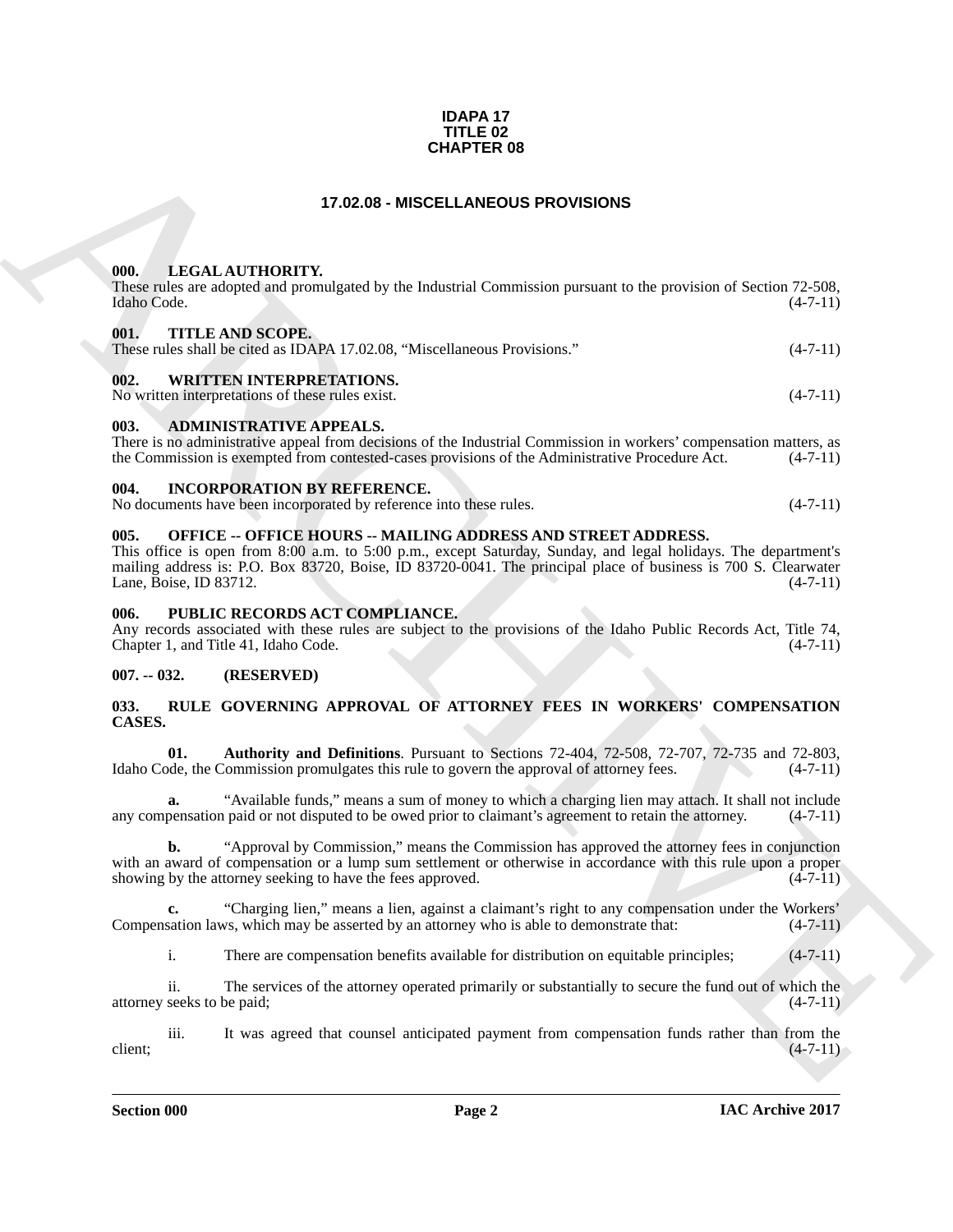#### <span id="page-2-1"></span>**02.** Statement of Charging Lien. (4-7-11)

| The date upon which the attorney became involved in the matter. |  | $(4-7-11)$ |
|-----------------------------------------------------------------|--|------------|
|                                                                 |  |            |

| 11. |  | Any issues which were undisputed at the time the attorney became involved: | $(4-7-11)$ |
|-----|--|----------------------------------------------------------------------------|------------|
|     |  |                                                                            |            |

| <b>Miscellaneous Provisions</b> | <b>Industrial Commission</b>                                                                                                                                                                                                                                                                                          |
|---------------------------------|-----------------------------------------------------------------------------------------------------------------------------------------------------------------------------------------------------------------------------------------------------------------------------------------------------------------------|
| $(4-7-11)$                      | The claim is limited to costs, fees, or other disbursements incurred in the case through which the<br>iv.<br>fund was raised; and                                                                                                                                                                                     |
| $(4-7-11)$                      | There are equitable considerations that necessitate the recognition and application of the charging<br>V.<br>lien.                                                                                                                                                                                                    |
| $(4-7-11)$                      | "Fee agreement," means a written document evidencing an agreement between a claimant and<br>d.<br>counsel, in conformity with Rule 1.5, Idaho Rules of Professional Conduct (IRPC).                                                                                                                                   |
| $(4-7-11)$                      | "Reasonable," means that an attorney's fees are consistent with the fee agreement and are to be<br>е.<br>satisfied from available funds, subject to the element of reasonableness contained in IRPC 1.5.                                                                                                              |
| $(4-7-11)$                      | In a case in which no hearing on the merits has been held, twenty-five percent (25%) of available<br>funds shall be presumed reasonable; or                                                                                                                                                                           |
| $(4-7-11)$                      | In a case in which a hearing has been held and briefs submitted (or waived) under Judicial Rules of<br>Practice and Procedure (JRP), Rules X and XI, thirty percent (30%) of available funds shall be presumed reasonable;                                                                                            |
| $(4-7-11)$                      | In any case in which compensation is paid for total permanent disability, fifteen percent (15%) of<br>iii.<br>such disability compensation after ten (10) years from date such total permanent disability payments commenced.                                                                                         |
| $(4-7-11)$                      | 02.<br><b>Statement of Charging Lien.</b>                                                                                                                                                                                                                                                                             |
|                                 | All requests for approval of fees shall be deemed requests for approval of a charging lien. $(4-7-11)$<br>a.                                                                                                                                                                                                          |
| $(4-7-11)$                      | An attorney representing a claimant in a Workers' Compensation matter shall in any proposed lump<br>b.<br>sum settlement, or upon request of the Commission, file with the Commission, and serve the claimant with a copy of<br>the fee agreement, and an affidavit or memorandum containing:                         |
| $(4-7-11)$                      | i.<br>The date upon which the attorney became involved in the matter;                                                                                                                                                                                                                                                 |
| $(4-7-11)$                      | ii.<br>Any issues which were undisputed at the time the attorney became involved;                                                                                                                                                                                                                                     |
| $(4-7-11)$                      | The total dollar value of all compensation paid or admitted as owed by employer immediately prior<br>iii.<br>to the attorney's involvement;                                                                                                                                                                           |
| $(4-7-11)$                      | Disputed issues that arose subsequent to the date the attorney was hired;<br>iv.                                                                                                                                                                                                                                      |
| $(4-7-11)$                      | Counsel's itemization of compensation that constitutes available funds;<br>V.                                                                                                                                                                                                                                         |
| $(4 - 7 - 11)$                  | Counsel's itemization of costs and calculation of fees; and<br>vi.                                                                                                                                                                                                                                                    |
| $(4-7-11)$                      | vii.<br>Counsel's itemization of medical bills for which claim was made in the underlying action, but<br>which remain unpaid by employer/surety at the time of lump sum settlement, along with counsel's explanation of the<br>treatment to be given such bills/claims following approval of the lump sum settlement. |
| $(4-7-11)$                      | The statement of the attorney identifying with reasonable detail his or her fulfillment of each<br>viii.<br>element of the charging lien.                                                                                                                                                                             |
|                                 | Upon receipt and a determination of compliance with this Rule by the Commission by reference to<br>c.                                                                                                                                                                                                                 |
|                                 | its staff, the Commission may issue an Order Approving Fees without a hearing.                                                                                                                                                                                                                                        |
| $(4-7-11)$<br>$(4-7-11)$        | 03.<br>Procedure if Fees Are Determined Not to Be Reasonable.                                                                                                                                                                                                                                                         |

#### <span id="page-2-0"></span>**03. Procedure if Fees Are Determined Not to Be Reasonable**. (4-7-11)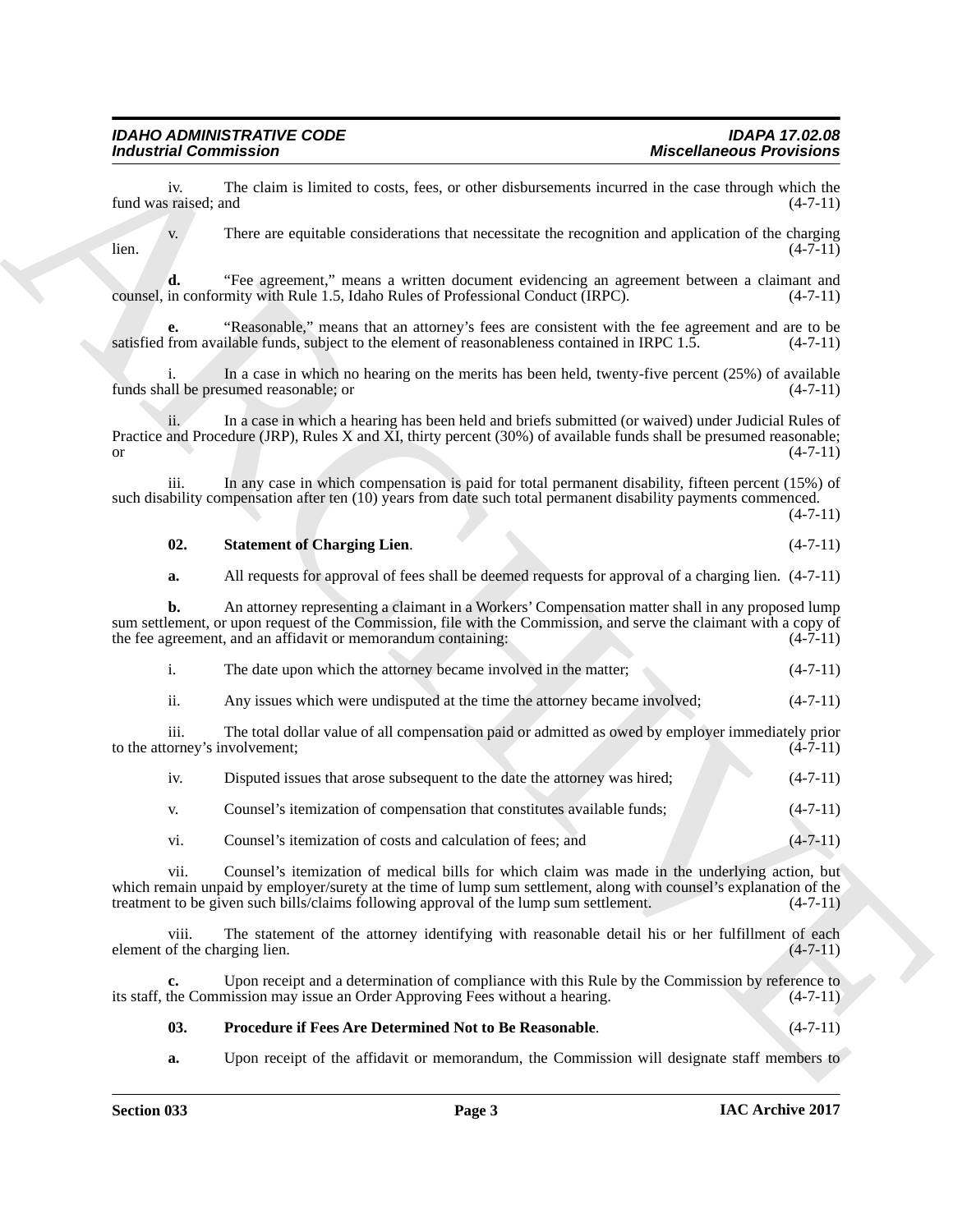| <b>IDAHO ADMINISTRATIVE CODE</b> | <b>IDAPA 17.02.08</b>           |
|----------------------------------|---------------------------------|
| <b>Industrial Commission</b>     | <b>Miscellaneous Provisions</b> |

| <b>Industrial Commission</b>                                                                                                                                                                                                                                                                                                                                                                                                                                                                                                                                                                                      | <b>Miscellaneous Provisions</b>                                                                                 |
|-------------------------------------------------------------------------------------------------------------------------------------------------------------------------------------------------------------------------------------------------------------------------------------------------------------------------------------------------------------------------------------------------------------------------------------------------------------------------------------------------------------------------------------------------------------------------------------------------------------------|-----------------------------------------------------------------------------------------------------------------|
| determine reasonableness of the fee. The Commission staff will notify counsel in writing of the staff's informal<br>determination, which shall state the reasons for the determination that the requested fee is not reasonable. Omission<br>of any information required by Subsection 033.02 may constitute grounds for an informal determination that the fee<br>requested is not reasonable.                                                                                                                                                                                                                   | $(4-7-11)$                                                                                                      |
| b.<br>fourteen (14) days of the date of the determination, a Request for Hearing for the purpose of presenting evidence and<br>argument on the matter. Upon receipt of the Request for Hearing, the Commission shall schedule a hearing on the<br>matter. A Request for Hearing shall be treated as a motion under Rule III(e), JRP.                                                                                                                                                                                                                                                                              | If counsel disagrees with the Commission staff's informal determination, counsel may file, within<br>$(4-7-11)$ |
| c.<br>to the requested charging lien and may order payment of fees subject to the charging lien which have been determined<br>to be reasonable.                                                                                                                                                                                                                                                                                                                                                                                                                                                                   | The Commission shall order an employer to release any available funds in excess of those subject<br>$(4-7-11)$  |
| d.<br>033.01.e.i., 033.01.e.ii., or 033.01.e.iii. shall have the burden of establishing by clear and convincing evidence<br>entitlement to the greater fee. The attorney shall always bear the burden of proving by a preponderance of the<br>evidence his or her assertion of a charging lien and reasonableness of his or her fee.                                                                                                                                                                                                                                                                              | The proponent of a fee which is greater than the percentage of recovery stated in Subsections<br>$(4-7-11)$     |
| 04.<br>No fee may be taken from a claimant by an attorney on a contingency fee basis unless the claimant acknowledges<br>receipt of the disclosure by signing it. Upon request by the Commission, an attorney shall provide a copy of the<br>signed disclosure statement to the Commission. The terms of the disclosure may be contained in the fee agreement, so<br>long as it contains the text of the numbered paragraphs one (1) and two (2) of the disclosure. A copy of the agreement<br>must be given to the client. The disclosure statement shall be in a format substantially similar to the following: | <b>Disclosure.</b> Upon retention, the attorney shall provide to claimant a copy of a disclosure statement.     |
| <b>State of Idaho</b><br><b>Industrial Commission</b>                                                                                                                                                                                                                                                                                                                                                                                                                                                                                                                                                             |                                                                                                                 |
| Client's name printed or typed                                                                                                                                                                                                                                                                                                                                                                                                                                                                                                                                                                                    |                                                                                                                 |
| Attorney's name and address                                                                                                                                                                                                                                                                                                                                                                                                                                                                                                                                                                                       |                                                                                                                 |
| printed or typed                                                                                                                                                                                                                                                                                                                                                                                                                                                                                                                                                                                                  |                                                                                                                 |
| DISCLOSURE STATEMENT                                                                                                                                                                                                                                                                                                                                                                                                                                                                                                                                                                                              |                                                                                                                 |
| 1.<br>(25%) of the benefits your attorney obtains for you in a case in which no hearing on the merits has been<br>completed. In a case in which a hearing on the merits has been completed, attorney's fees normally do not exceed<br>thirty percent (30%) of the benefits your attorney obtains for you.                                                                                                                                                                                                                                                                                                         | In workers' compensation matters, attorney's fees normally do not exceed twenty-five percent                    |
| or lower percentage which would be subject to Commission approval. Further, if you and your attorney have a<br>dispute regarding attorney fees, either of you may petition the Industrial Commission, PO Box 83720, Boise, ID<br>$83720-0041$ , to resolve the dispute.                                                                                                                                                                                                                                                                                                                                           | Depending upon the circumstances of your case, you and your attorney may agree to a higher                      |
| I certify that I have read and understand this disclosure statement.                                                                                                                                                                                                                                                                                                                                                                                                                                                                                                                                              |                                                                                                                 |
|                                                                                                                                                                                                                                                                                                                                                                                                                                                                                                                                                                                                                   |                                                                                                                 |
|                                                                                                                                                                                                                                                                                                                                                                                                                                                                                                                                                                                                                   |                                                                                                                 |
|                                                                                                                                                                                                                                                                                                                                                                                                                                                                                                                                                                                                                   | $(4-11-15)$                                                                                                     |
|                                                                                                                                                                                                                                                                                                                                                                                                                                                                                                                                                                                                                   |                                                                                                                 |
| $034. - 060.$<br>(RESERVED)                                                                                                                                                                                                                                                                                                                                                                                                                                                                                                                                                                                       |                                                                                                                 |

#### <span id="page-3-2"></span>**DISCLOSURE STATEMENT**

#### <span id="page-3-3"></span><span id="page-3-1"></span><span id="page-3-0"></span>**034. -- 060. (RESERVED)**

**Section 061 Page 4**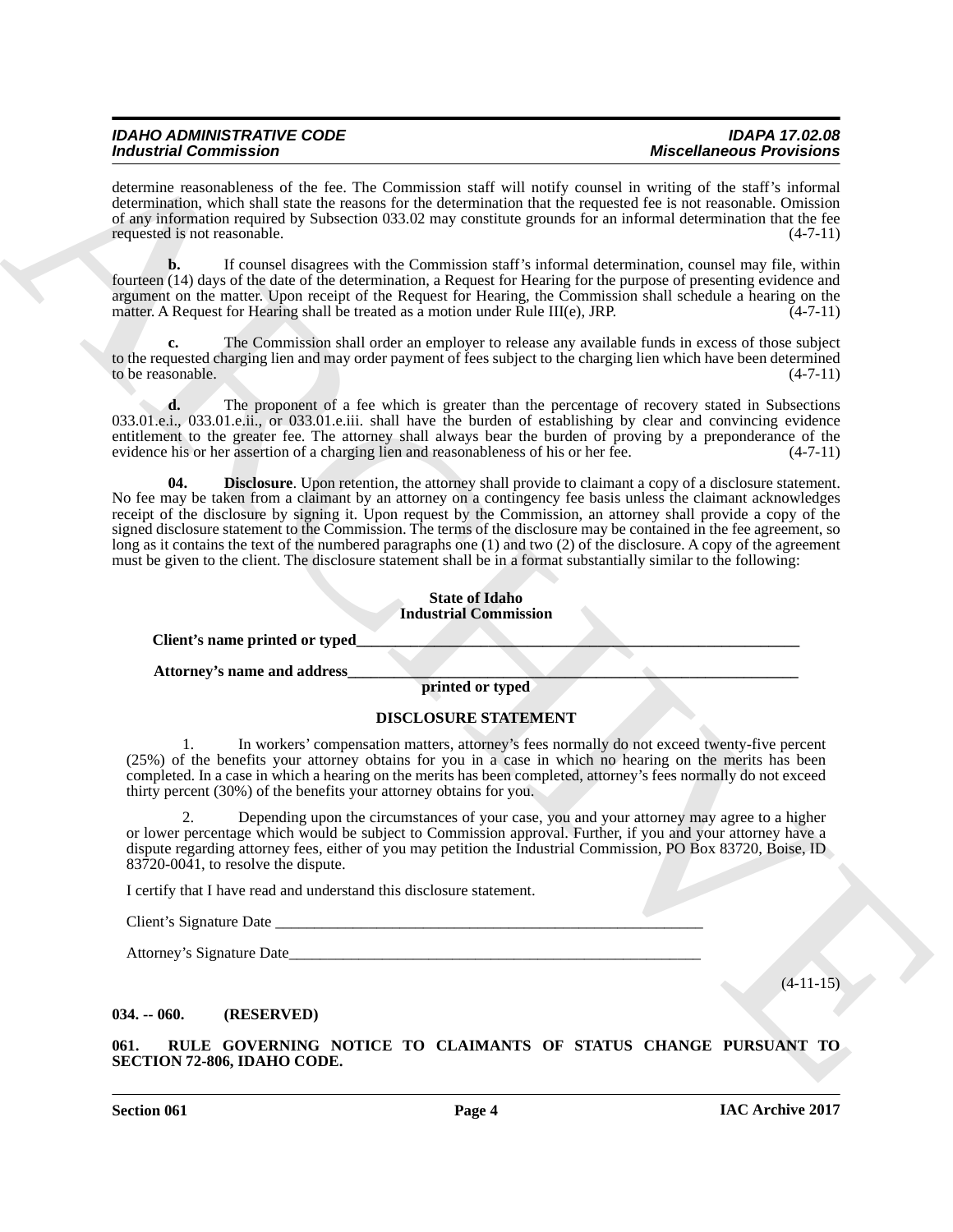| <b>IDAHO ADMINISTRATIVE CODE</b> | <b>IDAPA 17.02.08</b>           |
|----------------------------------|---------------------------------|
| <b>Industrial Commission</b>     | <b>Miscellaneous Provisions</b> |

<span id="page-4-5"></span>**01.** Notice of Change of Status. As required and defined by Idaho Code, Section 72-806, a worker eive written notice within fifteen (15) days of any change of status or condition. (4-7-11) shall receive written notice within fifteen  $(15)$  days of any change of status or condition.

<span id="page-4-3"></span><span id="page-4-1"></span>**02. By Whom Given**. Any notice to a worker required by Idaho Code, Section 72-806 shall be given by: the surety if the employer has secured Workers' Compensation Insurance; or the employer if the employer is self-<br>insured; or the employer if the employer carries no Workers' Compensation Insurance. (4-7-11) insured; or the employer if the employer carries no Workers' Compensation Insurance.

**Moderation Commission**<br>
that we have a strong of Sidden, As required and School by take (see, Section 22.905, a wide of the strong of the strong of the strong of the strong of the strong of the strong of the strong of th **03. Form of Notice**. Any notice to a worker required by Idaho Code, Section 72-806 shall be mailed within ten (10) days by regular United States Mail to the last known address of the worker, as shown in the records of the party required to give notice as set forth above. The Notice shall be given in a format substantially similar to IC Form 8, available from the Commission and posted on the Commission's website at www.iic.idaho.gov. (4-11-15)

<span id="page-4-4"></span>**04. Medical Reports**. As required by Idaho Code, Section 72-806, if the change is based on a medical report, the party giving notice shall attach a copy of the report to the notice. (4-7-11)

<span id="page-4-2"></span>**05. Copies of Notice**. The party giving notice pursuant to Idaho Code, Section 72-806 shall send a copy of any such notice to the Industrial Commission, the employer, and the worker's attorney, if the worker is represented, at the same time notice is sent to the worker. The party giving notice may supply the copy to the Industrial Commission in accordance with the Commission's rule on electronic submission of documents. (3-25-16)

<span id="page-4-0"></span>**062. -- 999. (RESERVED)**